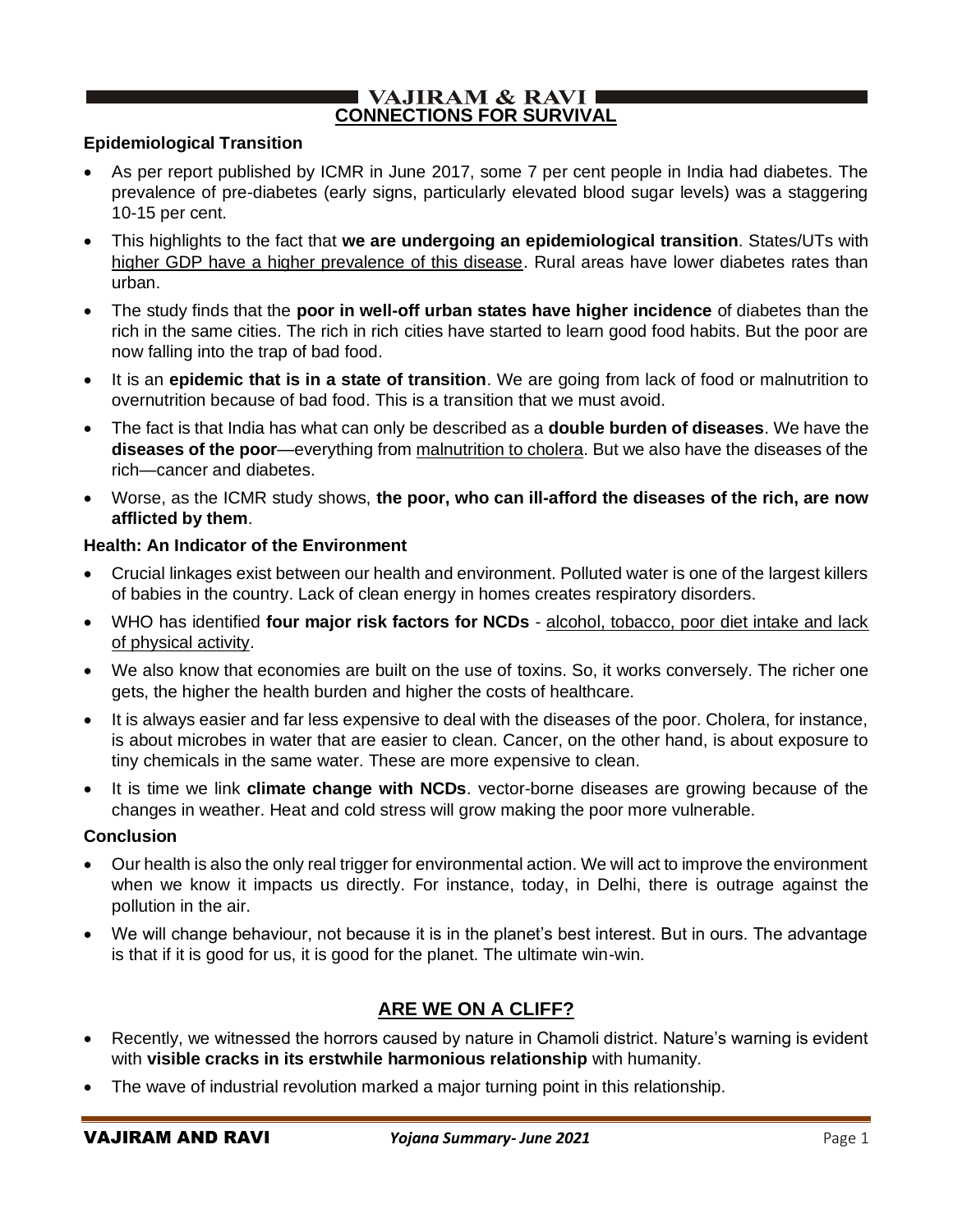• The **first industrial** revolution was primarily with coal and steam; the **second** with electricity and oil; the **third** with computers and its accessories; and now the **fourth** is a **fusion of technologies** in the physical, digital and technological worlds.

### **Five Key Factors on Which the future of Peace and Harmony Depends**

(1) ecology, global warming, and climate change; (2) nuclear weapons and the continuing arms race among nation-states; (3) geopolitics and nationalism; (4) religious extremism; and (5) poverty and inequality.

Today, both nature and world peace are under threat. This needs to be appreciated in a threefold perspective: (i) Nature; (ii) Science; and (iii) Wisdom.

#### **Nature**

- Five events of the recent times need to be particularly referred to: (i) Bushfires in Brazil and Australia of 2019; (ii) Extinction of species; (iii) Outbreak of pandemic SARS (Severe Acute Respiratory Syndrome) in Hong Kong in 2002-03; (iv) Coronavirus pandemic; and (v) Forest fires in California alongside the Covid-19 pandemic in 2020.
- **Species we lost just in 2019 -** three bird species, two frogs, a shark, a famous snail and one of the world's largest freshwater fish were among those declared extinct in 2019.
- Forest fire was not simply the **issue of forest management** but **climate change**. Earlier, the US had withdrawn itself from the Climate Change Accord.
- Later, President Biden has reversed the decision and has also promised to spend \$2 trillion over four years to escalate the use of clean energy and ultimately phase out the burning of oil, gas, and coal.

#### **Science**

- S&T, especially the IT revolution has led to the **globalisation of products, cultural values, and information**. It is integrating markets and trade. But what becomes of environment and nature in such a scenario, remains a matter of great concern.
- Technology, being **value-neutral**, has accelerated the pace of the downward journey. Climate change and global warming are posing serious problems.
- To control it with speed, we have to **change the terms of the market**. A change would mean rejecting the general line of dealings in the market in the world for the sake of the long-term interests of the human race. And to embrace these changes, role of wisdom becomes important.

### **Wisdom**

- Dictionary defines wisdom as, 'the ability to use one's knowledge and experience to make good decisions and judgments.' **Wisdom is a product of experiences and reflections**.
- Wisdom enables people to face challenges in the context of balancing conflicting claims of development and making the proper use of scientific inventions while keeping the requirements of the earth in view.

#### **Global Steps**

- The **Paris Accord** commits countries to actions and policies that would restrict the rise in global temperatures **'well below' 2 degrees Celsius** (3.6 degrees Fahrenheit) by the year 2100. They would even endeavor to limit global warming to an **even lesser, to 1.5 degrees Celsius**.
- The Accord goes on to acknowledge that the Industrial Revolution and consequential burning of coal and petroleum are prime causes of today's greenhouse gas issues.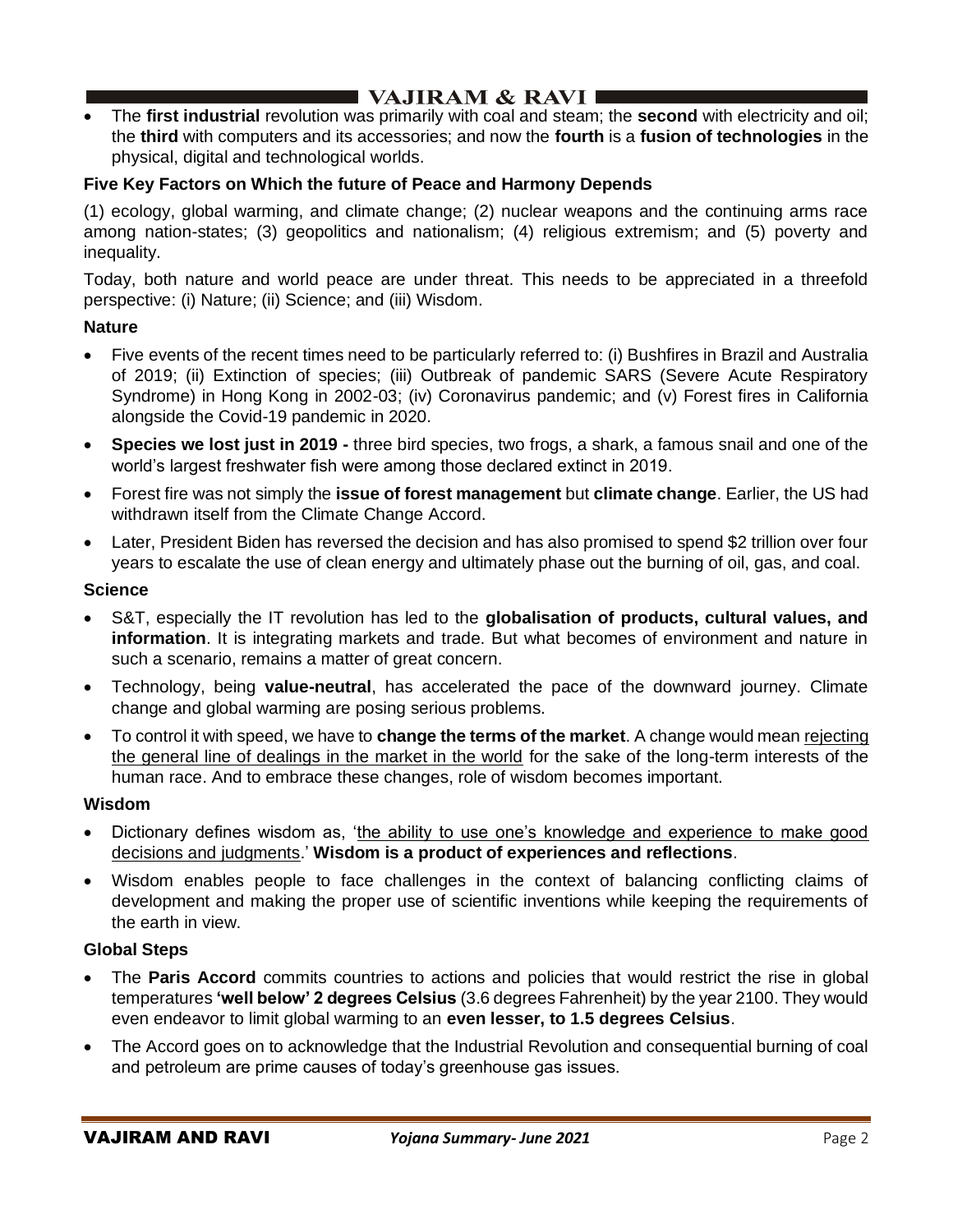# I VAJIRAM  $\&$  RAVI $\blacksquare$

• It further states that the countries in Europe and North America that became rich in the process have an **obligation to support developing countries** to come up to reasonable levels of economic development without similar burning of fossil fuels.

# **Path Forward**

- The post-Covid world would be a different world. It has made evident that we are all interdependent and have to work for sharing economic benefits.
- Mahatma Gandhi said: '*Earth provides enough to satisfy every man's need but not for every man's greed*'. It should become the **maxim of the post-Covid world**.
- The Covid-19 pandemic has not only highlighted the lack of basic healthcare for people but also the damage to the ecology. Let us develop collective wisdom that provides, in particular, to young people to think not just about themselves but about each other.

### **Conclusion**

We have to move towards building an **ecological civilisation** and descending from the present cliff of uncertainty towards peaceful living and inclusive development and respect for nature.

# **POLICY AND PRACTICE**

### **Global Perspective on Health**

- UN envisaged a comprehensive and integrated **primary health care for all** in **Alma Ata Declaration in 1978** to promote equity.
- **Article 3 of UDHR** (Universal Declaration of Human Rights 1948) clearly provides that everyone has '**the right to life, liberty and security of person'**.
- **International Conference on 'primary health care'** expressed the need for urgent action by the world community to protect and promote the health for all the people of the world.

### **Liberalisation and Privatisation: Impact on Health**

Due to structural adjustment or economic reforms, **public spending on health per head declined due to cuts**. Following consequences are noticeable as a result of liberalisation and privatisation:

- 1. Since State retreated from development interventions, there was a **massive decline in public investment** in health sector like other social sub-sectors.
- 2. There accrued a **huge shortage of doctors** and supporting medical staff, leading to patients bound to go to private clinics.
- 3. There was a **shortage of medical equipment, drugs** and pathological facilities in public health institutions, **hospitals were reduced to mere writing of prescriptions**.
- 4. Private doctors not only indulged in charging **exorbitant fees** but also **prescribed unnecessarily more and costlier medicines**.
- 5. Even government doctors and supporting staff **started giving more time at their private clinics**.
- 6. Due to the retreat of state in providing subsidised food, sanitation facilities, there was a **rise in communicable and non-communicable diseases**.
- Nowadays, **public-private partnership** (PPP), **modernisation, value for money**, **health insurance** etc are the buzzwords.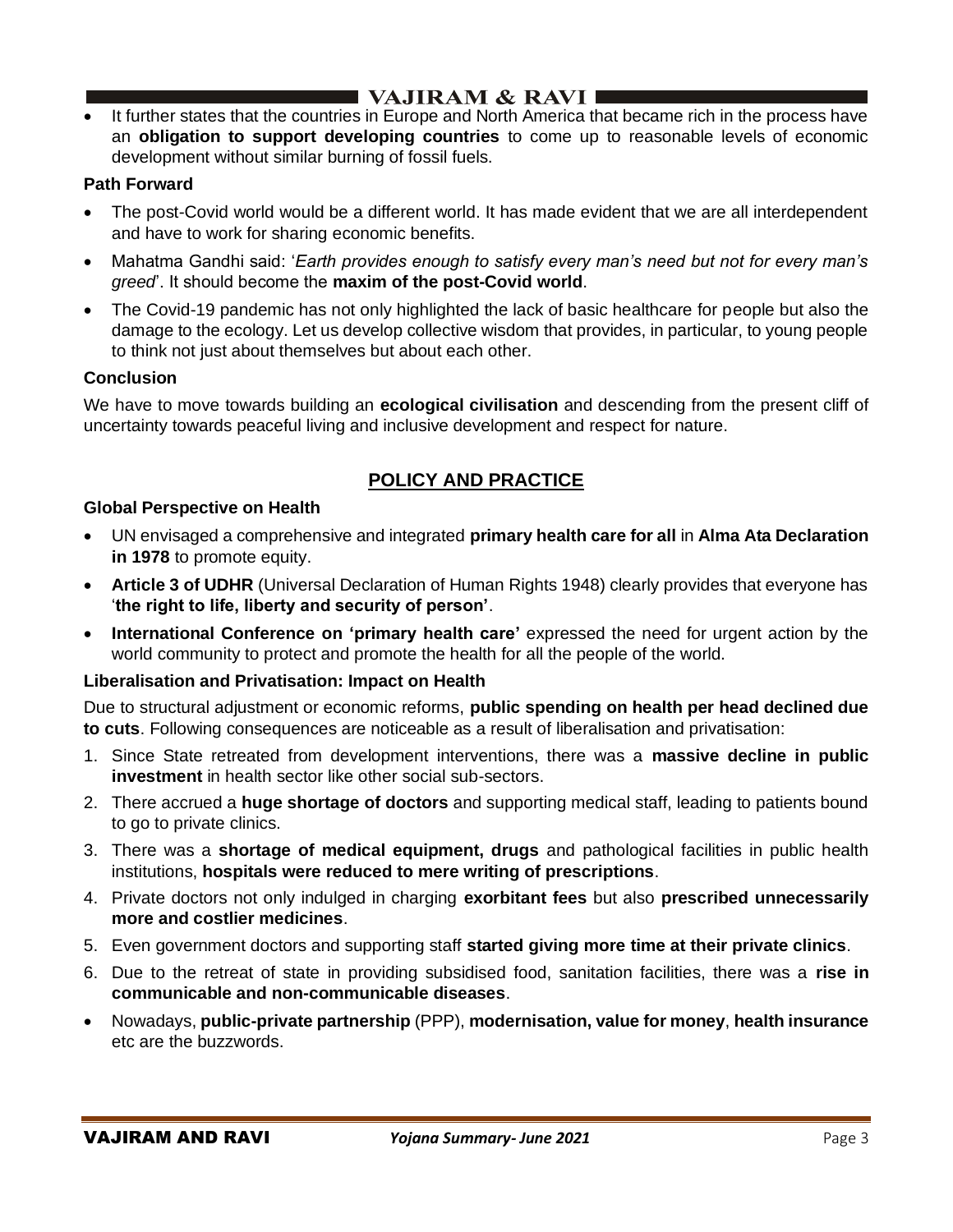# **Universal Health Care (UHC): Few Examples**

- Since 2002, there is UHC coverage in Thailand for all people without any charge. There is equitable health service delivery with regulations like three years of compulsory rural service for doctors and nurses, and a radical shift in funding away from urban hospitals to primary health care across Thailand and Cuba.
- Health expenditure in **Thailand increased from 1.7 per cent of GDP in 2001 to 2.7 per cent in 2008 higher than that in India**.
- There are **9.4 doctors in Malaysia**, 18.3 doctors in Singapore for every 10,000 population, better than India (**only 7 doctors for 10,000 population**).

### **India's Position**

- **National Health Policy 2017** speaks of just targeting **2.5% of GDP** to be spent on health. India committed earlier for **UHC coverage by 2030** by raising public funding from 1.26% of IGDP to 2.5% by 2025.
- India's **per capita public expenditure on health** in nominal terms is just **Rs. 1,657** (2018-19).
- Against WHO norm of **doctor to population ratio** of 1:1000, India has very lower ratio of **1:1,404** (2021 February); in rural India the situation is worse 1:11,000 (2019).
- In India, about **47 per cent children are underweight**. Severe acute malnutrition increases with chronic poverty, lack of education of mothers, inadequate and low nutrient diet, and lack of clean water and sanitation.
- In **Global Hunger Index 2020,** India ranked **94 out of 107 countries**, with a score of **27.2** (in '**serious hunger' category**- score range of 30- 34.9).
- As per this report **14% of Indian population is under nourished**. 17.3% of children under 5 are wasted in India. 34.7% of Indian children are stunted.

### **Environment for Health**

The policy identified **7 priority areas** for improving the environment for health:

(a) Swachh Bharat Abhiyan; (b) Balanced healthy diets and regular exercises; (c) Addressing tobacco, alcohol and substance abuse; (d) **Yatri Suraksha**-preventing deaths due to rail and road accidents; (e) **Nirbhaya Nari**-action against gender violence; (f) Reduced stress and improved safety at work place, and (g) reducing indoor and outdoor air pollution

### **Gender Disparity and Male Bias in Health Care**

- Various studies confirmed that **women report more illnesses than men** but **they are treated less**. Male bias is further exacerbated by poverty, location and other social factors.
- Though women's bodies respond differently to drugs due to smaller organs, higher fat & hormones but the medical tests / researches on male bodies are taken as reference point.

### **Health and Sanitation**

- Health for All also requires **safe and clean environment**, avoiding of chemical fertilisers and pesticides as well as good hygiene (total sanitation) for all.
- On 2 October 2019, **India's more than 700 districts and about six lakh villages were declared 'open defecation free'** (ODF).
- Water should be conserved as a common good, as it is a social, economic, and human right. About 80% of diseases are water-borne, hence safe drinking water should get top priority.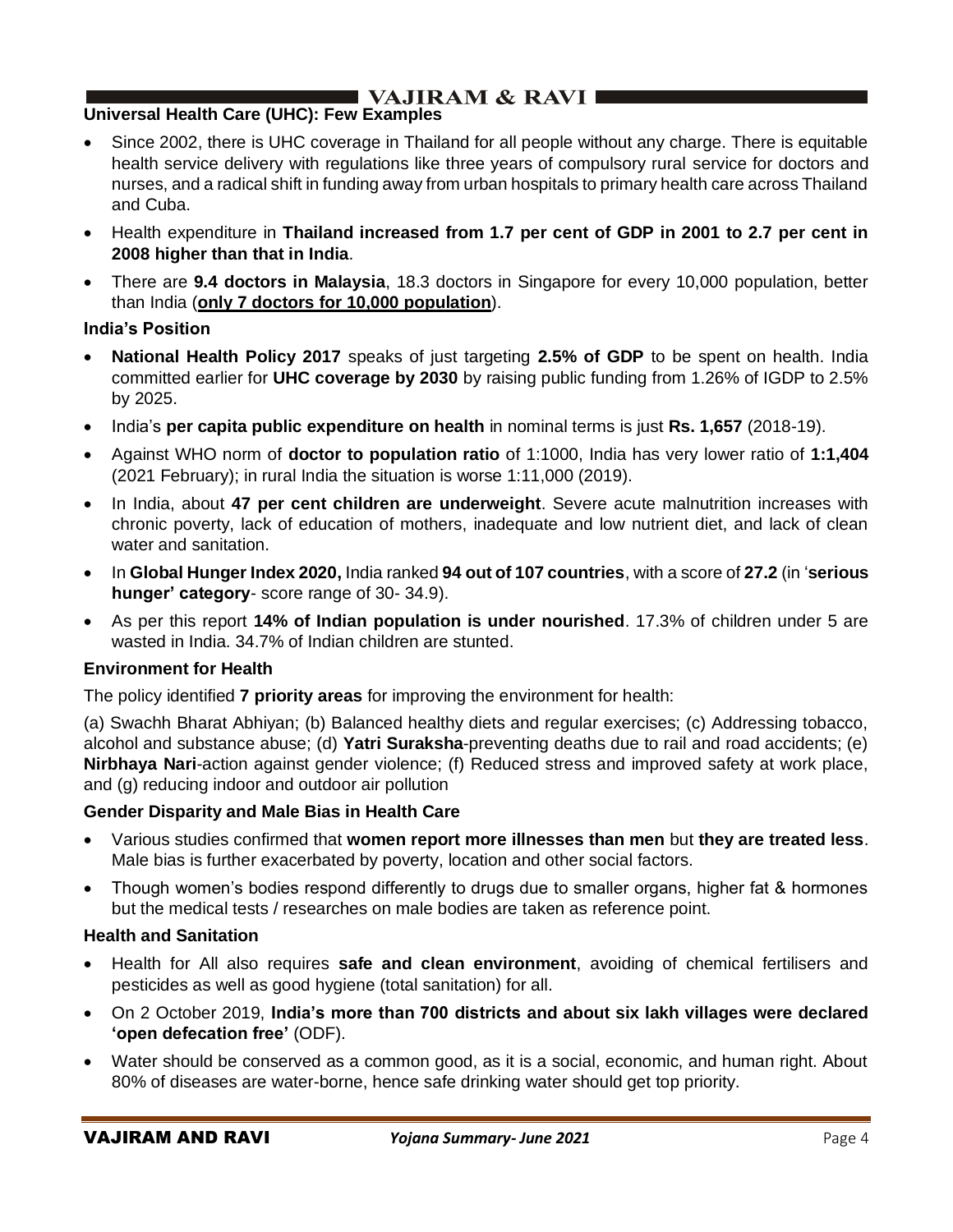# **Conclusion**

For mental health, there is neither adequate consciousness among people nor adequate medical facilities in all parts of India.

# **THE PANDEMIC & GLOBAL SYNERGY**

The Covid-19 pandemic is a seismic event that continues to grip the world. Despite being a biological domain-related concern, the **pandemic touched other aspects of human life ranging from sociocultural, economic, and political level**.

### **Role of Nation States During Pandemic**

- Nation-states as being the fundamental sovereign unit saw their role significantly increased. Nowhere is it more palpable than in the realm of **generation, availability and distribution of the various vaccines**.
- Since, nation-states are the basic sovereign fundamental units responsible for responding to such challenges, the **response in the field of vaccine development have followed the nationalist lines** albeit it also cuts across the national boundaries as witnessed in the **various collaborative international efforts** to develop the vaccine.
- But when it comes to **allocation of vaccine consignment**, the launch of India's vaccine outreach initiative known as **"Vaccine Maitri"** (i.e., Vaccine Friendship) demonstrates India's concern to bring down the curve of the pandemic as a powerful booster to economic recovery prospect.
- India assumes a significant position in the global supply chain of the vaccine due to its time-tested production capabilities and being the world's largest producer of vaccines.
- The significance of India's vaccine diplomacy can also be understood if we look at the actions developed countries. These countries showed their **propensity to reserve doses much beyond the need of their population**.
- It is undoubtedly a **great achievement so far as the domain of our foreign policy and soft power are concerned**. It would definitely leverage our prestige and facilitate our mobility to higher position of power.

### **What is Power?**

- Bertrand Russell in his work, "**Power: A New Social Analysis; 1938**", defines power as the production of intended effects.
- Robert Dahl in his work, "**Modern Political Analysis; 1991**", described power as a kind of influence; it is exercised 'when compliance is attained by creating the prospect of severe sanctions for non-compliance'.

#### **Second Face of Power: Soft Power**

- As per Joseph Nye, "Sometimes we can get the outcomes we want **without tangible threats or payoffs**".
- A country may obtain the outcomes it wants in world politics because other countries admiring its values, emulating its example, aspiring to its level of prosperity and openness - want to follow it.

### **Vaccine Diplomacy and Soft Power**

• Vaccine diplomacy bends towards the soft power perspective. Soft power rests on the ability to shape the preferences of others.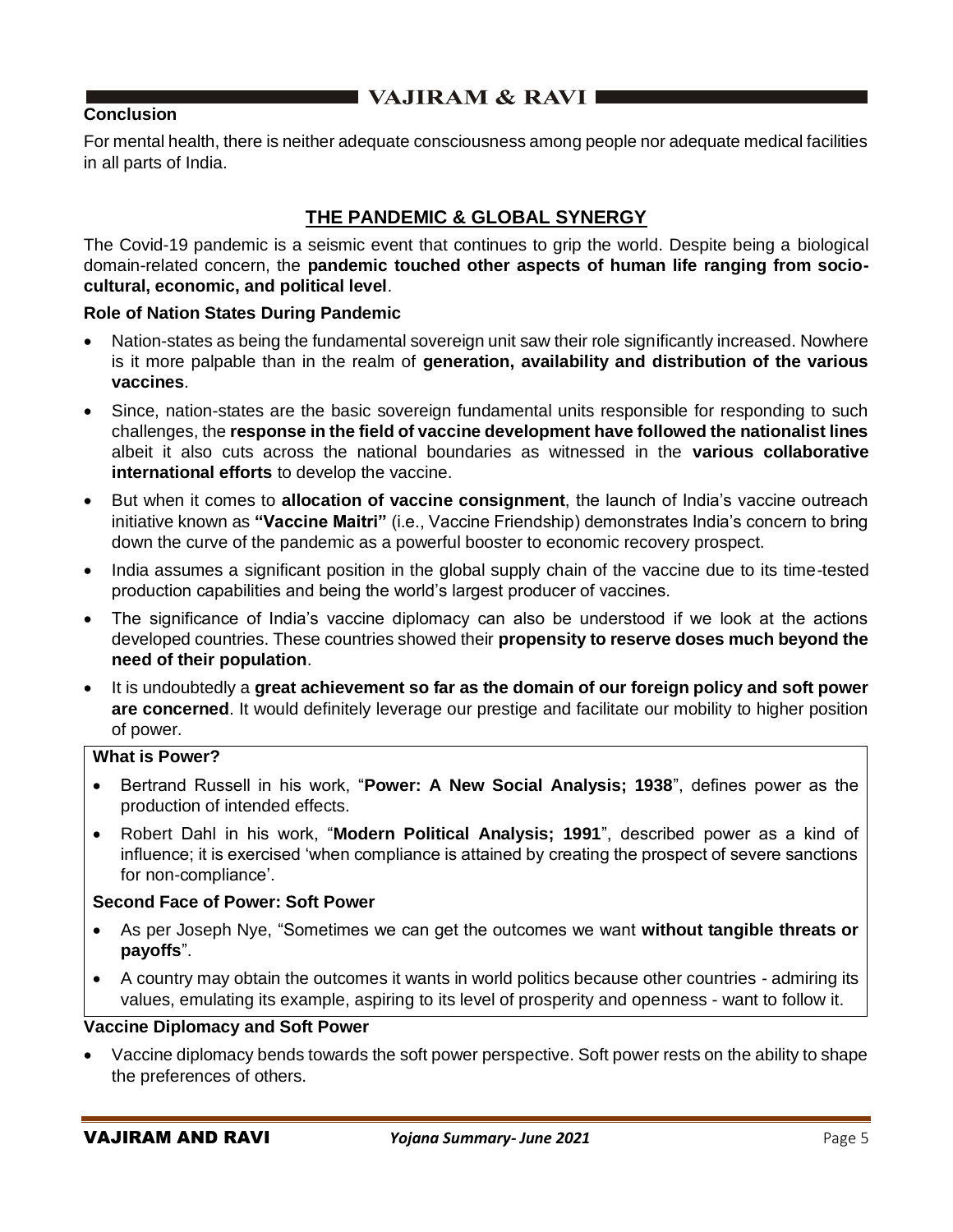# **I** VAJIRAM & RAVI **E**

- The **sources of soft power** of a country according to Joseph Nye rest primarily on **three resources**: its culture; its political values and its foreign policies. India's vaccine diplomacy provides a great fusion of these three asect.
- It provides India with the scope to reflect its cultural values imbued with democratic ethos, cooperation, humanity, development and compassion coupled with the vision of **India as a responsible global player deserving the UNSC permanent membership**.
- India has supplied vaccines to nations including Bhutan, Maldives, Bangladesh, Nepal, Myanmar, Mauritius, Seychelles, Sri Lanka, the UAE, Brazil, Morocco, Bahrain, Oman, Egypt, Algeria, Kuwait, and South Africa.
- Supplies made under **grant amount to 56 lakh doses** and commercial supplies amounting to over 100 lakh doses. Indian vaccines have reached Afghanistan and also it is reaching the shores of **CARICOM countries in the Caribbean**, Pacific Island States, Nicaragua etc.
- India's ubiquitous vaccine delivery programme to the rest of the world is **situated within the framework of Vaccine Maitri** which is quite **synonymous with the SAGAR** (Security and Growth for All in the Region) doctrine of India.

### **Conclusion**

- Diplomacy is all about astute conduct of international relations with other countries based on certain parameters of connectedness and cooperation.
- It is worth noting that India's first supply of vaccine dosage went to Bhutan and Maldives. Bhutan happens to be the only nation within the SAARC to be not co-opted by the Chinese BRI tentacles.
- India should **follow a preferential and prudential line of judgement** when it comes to vaccine distribution. Being generous is a great virtue but **generosity should be backed by judicious calculation**.

# **THE PANDEMIC THROUGH GANDHIAN PERSPECTIVE**

- Covid-19 has altered our consumption pattern, shocked our smart production systems, changed the modes of education and entertainment.
- The pandemic necessitates us to **introspect about the wrongs** we have committed as civilised inhabitants of earth which makes **our ways of living so precarious, inequitable and unsustainable today**. Gandhian thought can provide some critical insights during this exercise in introspection.

#### **Gandhian Economics**

- Beginning with containment of wants, Gandhian economics is grounded on the premises of nonviolence, truth, and non-covetousness. **Dignity of labour**, **self-sufficient** and **strong village economy** and the **principle of trusteeship** are pillars of this thought.
- The **textbook economics** (i.e., positive economics) starts with the premise that wants in general are insatiable, and that the resources are limited.
- On the other hand, Gandhian system starts with the **idea of containment of wants**. It believes that *there is enough on this earth for everybody's needs but not for one's greed*.
- **Greed breeds violence** and gives rise to the **need to exploit others**, which is against non-violence. Squeezing wages and exploiting workers is also equivalent to violence.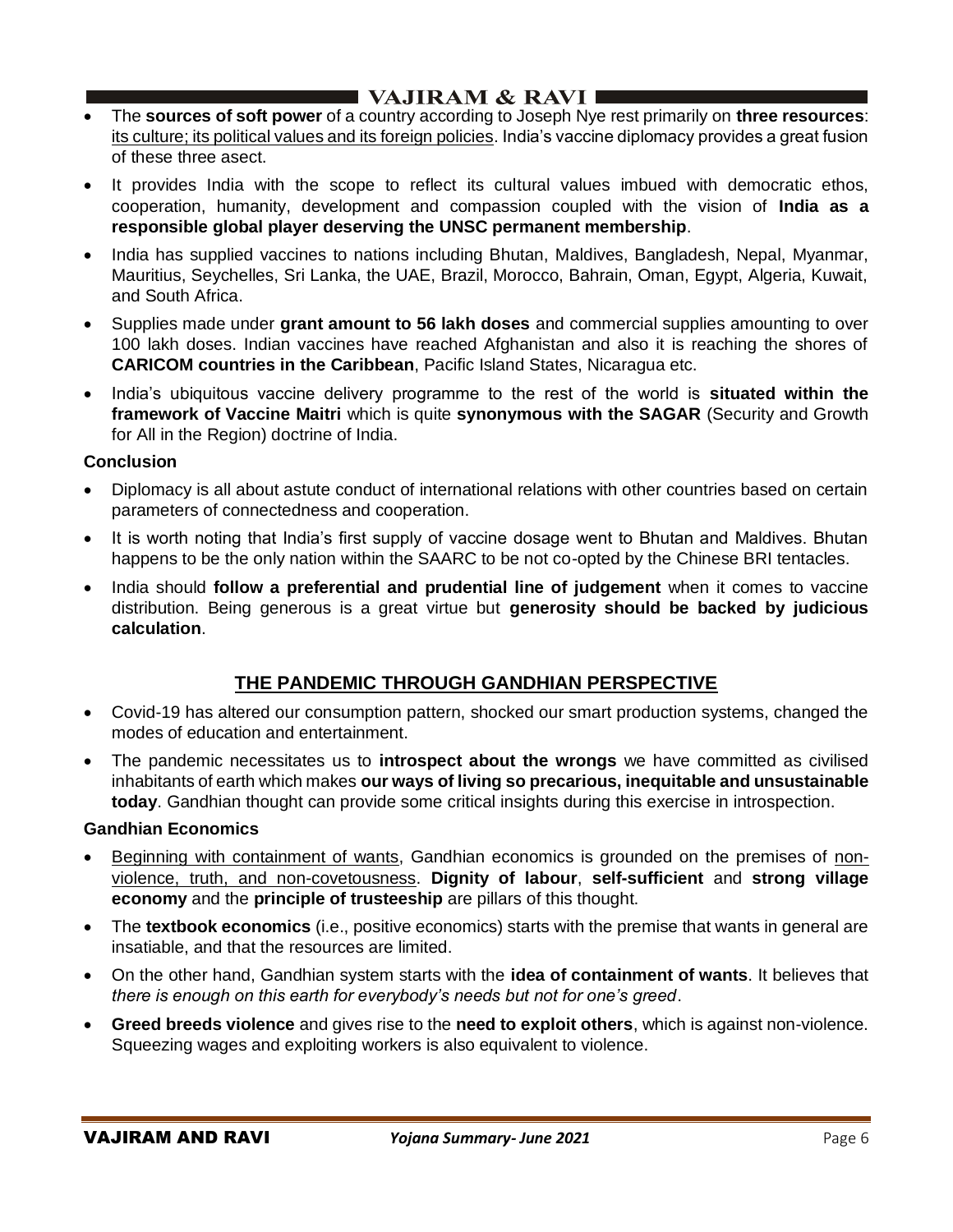# ■ VAJIRAM & RAVI I

- Creating circumstances that force people to **migrate because of poverty might amount to violence at a societal level**. Gandhiji wanted to reverse this by making village **communities stronger and self-sufficient**.
- **Empowering villages through a benevolent** *Jajmani system* was his idea of nurturing the roots of India that lived mostly in villages.
- Gandhiji's ideas about **choice of technology** have been much debated. Machines are useful. But **they should not impact the dignity of labour**.
- Gandhiji's concept of dignity of labour has several dimensions. Firstly, it means that no labour is menial. He strongly **recommended a few hours of manual labour** every day. This would **sensitise the employers of manual workers** appropriately.
- Dignity of labour also means more **importance to the man behind the machine**. It would include **healthy and clean working conditions and reasonable wages**.
- He was **not against industries**. Industries would be necessary for progress, and they would have to make profit in order to survive. However, the **profits belong to the society**, that provided every possible resource to an industrialist, who is therefore a mere trustee of this wealth.
- It becomes his **obligation to look after the needs of the society**. Using profit towards larger social good, which is the crux of **Corporate Social Responsibility**, can thus be traced back to Gandhiji's idea of Trusteeship.

### **Gandhian Thoughts Stand Validated During Pandemic**

- **a) Changing Consumption Pattern**
- During lockdown, studies have found a **substantial reduction in 'discretionary'** (read as conspicuous) consumption. Consumers are **less blinded by the 'brand-value'** and are increasingly alert about distinguishing between essential and non-essential consumption.
- This is a form of '**containment of wants'**, though forced by circumstances. Nudging households to choose healthy lifestyle to bolster immunity in the face of Covid-19 is another blessing in disguise.
- **b) Changing Patterns of Production**
- As the world grapples with the problem of **fragmentation of the supply chain**, producers may be forced to relocate their sources of supply. An UNCTAD study observes a trend towards **relocation of the Global Value Chain in favour of a greater use of local skills and materials**. Gandhiji had strongly advocated this to promote self-sufficiency.
- Further, experts highlight compulsions to turn to green technology. In a significant move to ensure sustainability in post-Covid scenario, the UK government has even announced **Green Recovery Challenge Fund**.
- Investment in green technology can unleash a significant multiplier effect with a high employment potential as noted by ILO.
- **c) Empathy towards the Deprived**
- The migrants reaching their home States by foot, by legitimate or illegal means has been a heart wrenching story. But it has also led to individuals and NGOs to **support these migrants** through supply of food packets and other materials to ease their agony.
- Gandhiji would have not only appreciated this spirit of empathy but would have perhaps succeeded in processing into institution building to sustain it longer.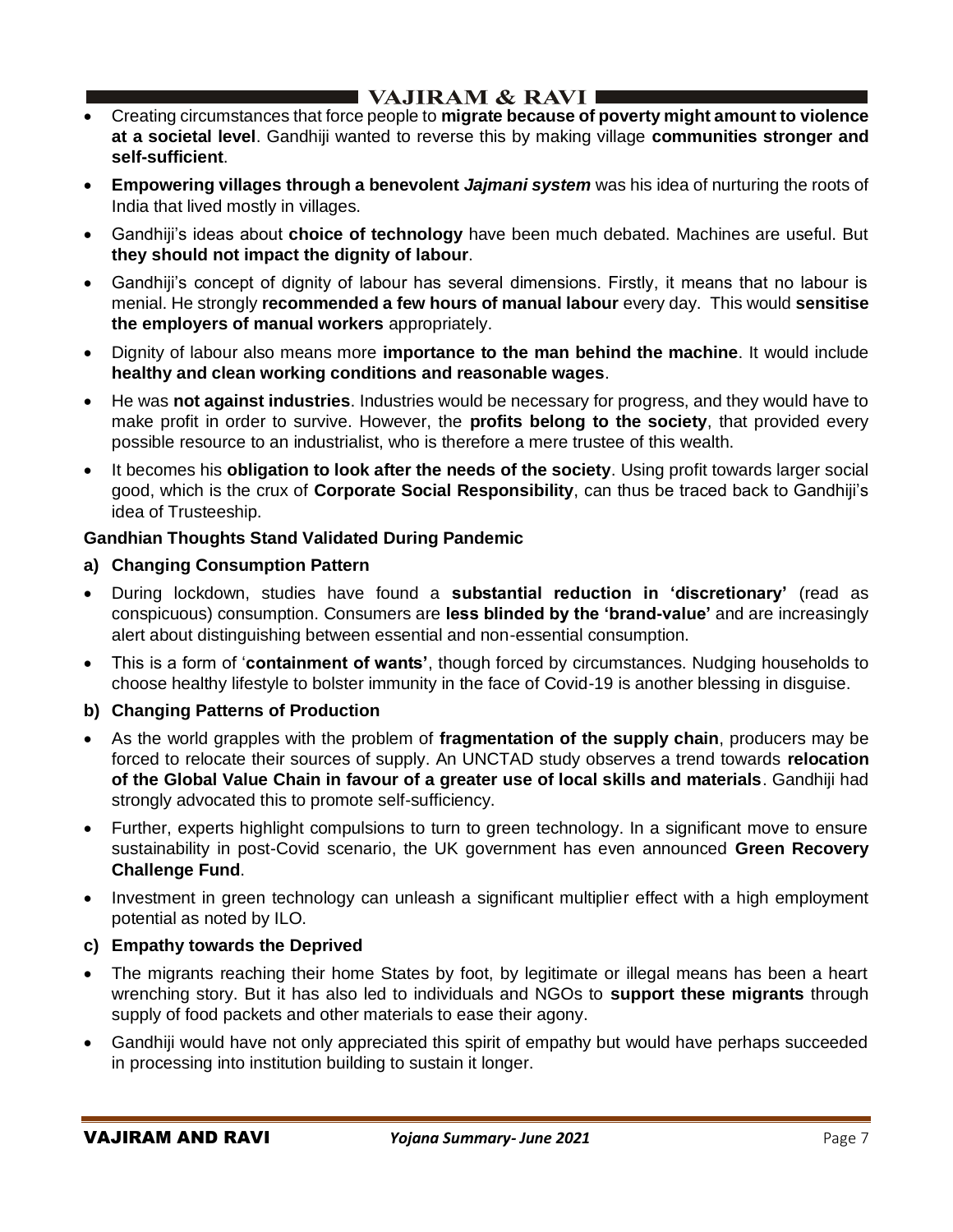# **VAJIRAM & RAVI**

# **Opportune Time to Correct the Previous Malfunctions**

- When the existing patterns of socio-economic systems are shaken, they create a space for a paradigm shift. For example:
- **Reducing Rural-Urban Imbalance**: Providing more jobs in the non-agricultural sector, and more so in manufacturing is a need of the hour. Promoting agro-based and related commercial activities such as fisheries and food processing can go a long way in providing more opportunities of gainful employment in the rural sector, which would be a step in Gandhian direction.
- **Domestic Violence and the Gender Issue**: Frequent violent outbursts among men desperate for alcohol or tobacco seem to be considered socially acceptable. This was increased during the lockdown. In the first five weeks of lockdown, Pune police reported an increase in the cases of domestic violence by 12 times.
- These numbers have justified the term '**parallel pandemic' to domestic violence**, underlining the dark gender impact of the pandemic.

### **d) Treatment to the Reverse Migrants**

- States which have had a pressure for accommodating reverse migrants now have an **opportunity to deploy their expertise at home**. Many such States have reportedly undertaken skill-mapping.
- These States can use this experienced labour force to work on improving infrastructure, building industrial estates, for setting up new MSMEs, etc. to attract more business.
- As for migrants with experience of running tiny or home-based businesses, it is possible to bring them together into **clusters to form co-operatives**. There are successful examples of **migrant workers' co-operatives** that emerged as a response to crisis in many countries.
- States can benefit by collaborating with ILO which has a rich experience of hand-holding many such projects across the globe. **Co-operatives are important because they facilitate decentralisation of the process of growth, which is Gandhian in spirit**.

### **e) Urban Development**

Covid-19 has emphasised the need for cleanliness and hygiene like never before. It has compelled the urban local bodies to improve and expand their health services.

### **f) Decent Wages and the Covid Allowance**

States from where the migrant workers have moved out have **had to raise wages due t**o **severe shortage of labour**.

### **g) Environmental Concerns**

Lockdown reportedly reduced the air and water pollution substantially. It would be up to us to maintain it with as much caution as possible.

# **Conclusion**

- **Any attempt to engage in greater sustainability is Gandhian in spirit**, because it can be achieved only by rising above the baser instincts of greed, violence and petty self-importance.
- The pandemic has opened up opportunities to tweak our ways of living on this planet in a wiser and more compassionate way. The choices we make now can have long-term effects on our well-being.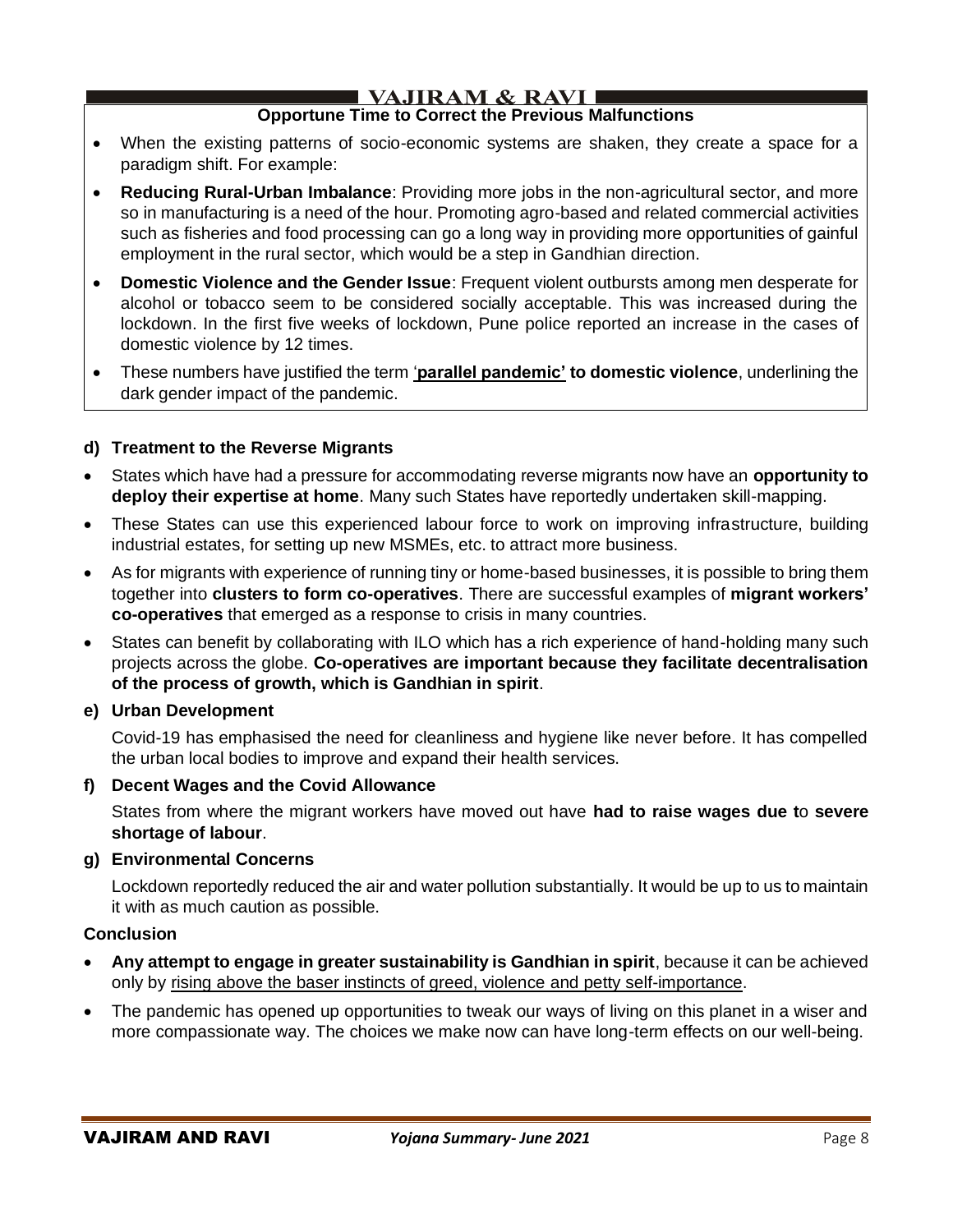### **VAJIRAM & RAVI I SUSTAINABLE HEALTH**

#### **Lessons From Cuba**

- In modern history, the only country to have lost weight collectively (average of all adults) was Cuba. In early 90s, embargo from the US led to food and fuel shortage and even the public transport buses stopped running.
- It included food rationing, promotion of small-scale gardening and distribution of more than a million Chinese made cycles. Not surprisingly, people lost weight (5.5 kg on avg).
- It highlighted **how eating lesser and moving more could be used as a population-based intervention**.
- In other words, the only way to improve health without an economic or security crisis is to take the more sensible and sustainable route towards it - **education, advocacy, self-regulation**.

#### **Health As per Yoga and Ayurveda**

- Health is not just about the absence of disease, but rather the presence of youthful enthusiasm and an ability to learn at every stage in life.
- In Ayurvedic terms, 'health' can be translated as swasthya, a state where the swa (the self), is stha (centred).
- In other words, health is synonymous with the state of being centred, with all senses aligned or as Mahatma Gandhi described it, **a confluence of thought, speech and action, and no conflict between them**.
- Globally, we are facing what is called as, the **double burden of malnourishment**. On the one hand is a population that eats so much that they could die because of the excesses and on the other hand is a population that doesn't have access to 3 square meals a day.

#### **Importance of Local Food**

- Local food is climate resilient. It blends into the local food systems and grows in a manner that allows for other crops and the surrounding eco-system of fruits, flowers, insects, bees, etc., to flourish.
- Its nutrient rich and by default a **culture fit for the population of that land**. It makes economic sense too, as it allows small farmers to grow local food without heavy investments (and unpredictable returns) into biotechnology, modified seeds and even labour. All in all, it helps keep the people, their land and their forest in a good shape.

# **SMART AGRICULTURE**

Agriculture and allied sectors are the **primary source of livelihood** for nearly 55 per cent of India's population. It accounted only for **approximately 17.8%** of the country's GVA in 2019-201.

### **Adoption of Technology**

- The **yields on cereal crops are about 50% lower** in India, than in countries such as the United States or China. The **average size of farm holdings** in the country is **just over 1 hectare**, with **small and marginal farmers holding nearly 86% of the total**.
- The existence of a large number of intermediaries across the value chain, challenges in access to credit and technology, limited sales channels, and lack of digital infrastructure have inhibited agricultural potential.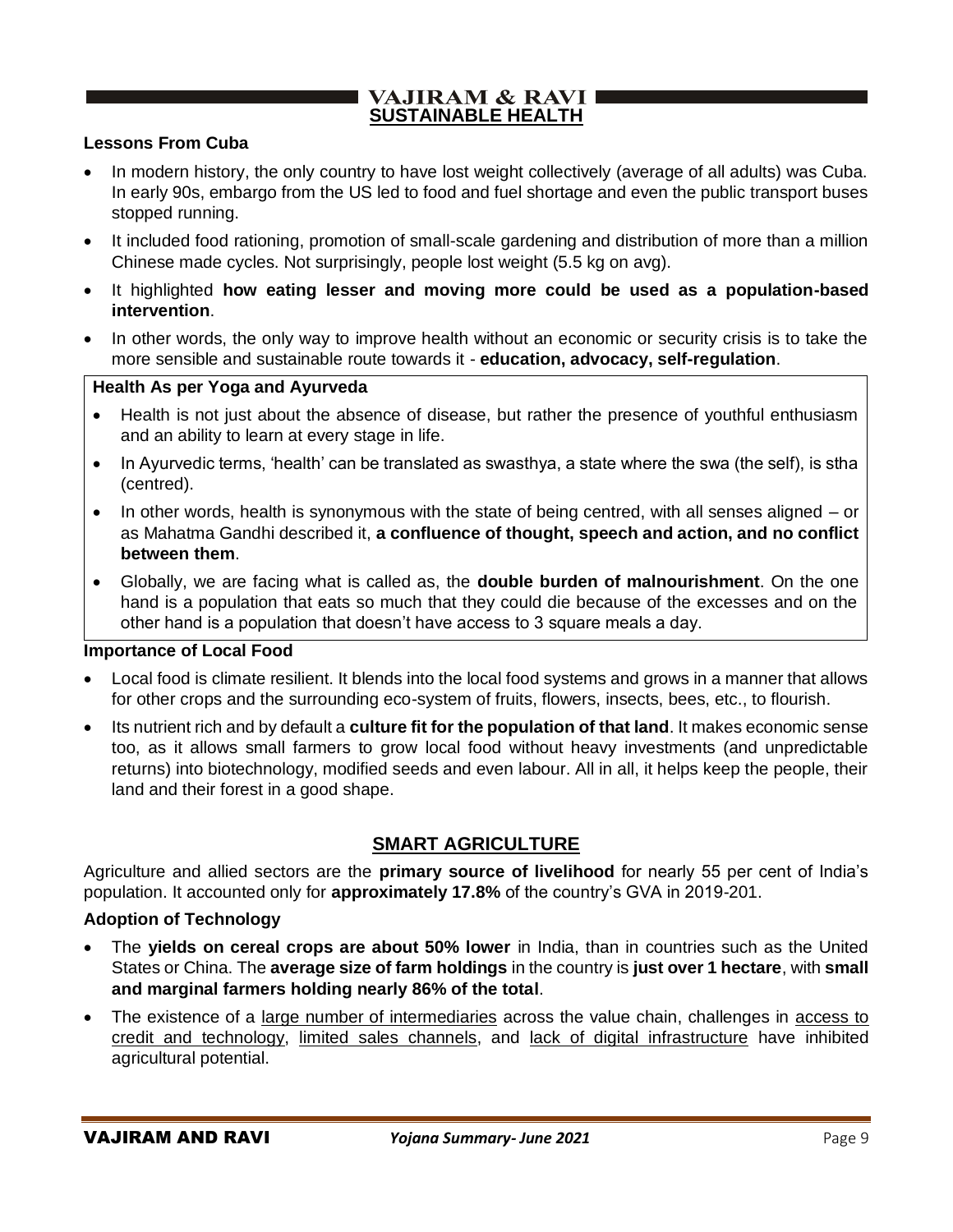• An important solution lies in the **rapid adoption of agritech**. It would improve yield, efficiency and profitability by leveraging Internet of Things, big data, artificial intelligence, machine learning, drones, and sensors in agricultural processes to track, monitor, automate and analyse.

### **How Will It Help**

- The rationale behind the use of such emerging technologies is to **minimise the impact of the unknowns of agriculture**. For instance, weather, soil and climatic conditions are important factors in agricultural production.
- Using **predictive technologies** to detect erratic weather, sensors to map the specific type of climate and soil in an area, and machine learning algorithms that determine the appropriate crops based on this data, can improve the quality and quantity of yield.
- In the dairy and livestock vertical, the **use of sensors to monitor the health and nutrition of cattl**e and **drones to track herds** can improve efficiency and traceability.

### **Numerous Initiatives by Central and State Govts.**

- **Central Govt** Soil Health Cards (2015-2017): crop-specific recommendations for fertilizers and nutrients, every two years. **Soil Health Card Mobile App** (2017): captures GIS coordinates while registering sample details to indicate location of sample
- **Madhya Pradesh** Set up the **UN-ICRISAT** agency to assist with climate smart agriculture solutions.
- **Uttar Pradesh -** Bill and Melinda gates Foundation and TATA Trusts collaborated with the State government to set up an **Indian Agriculture Incubation Network** at IIT Kanpur.

### **Role of Private Players**

- Agritech Start-ups have been driving innovation towards bridging the various gaps that persist along the value chain. These start-ups have been **improving market linkages**, while disrupting traditional agricultural systems with innovative and affordable solutions.
- **Some notable agritech startups** which are utilizing cutting-edge technologies to drive solutions in the sector include Fasal, DeHaat, Clover, CropIn, and Intello Labs.

### **Certain Fundamental Issues**

- Issuing of blanket solutions as opposed to localised recommendations which are sensitive to geographical, socio-cultural, and demographic requirements,
- The fragmented and unorganised structure of agriculture that involves multiple levels of intermediaries,
- The hesitation of small holders to undertake technologies that would not be commercially viable and cost-efficient.
- The adoption and penetration of technology is a slow process that diminishes investor interest.

### **Conclusion**

- The process of unleashing the true potential of agritech in the country would involve developing synergetic relationship between various stakeholders in the process.
- Also, improving the regulatory environment to ease accessibility of startups and other companies would help in creating a robust ecosystem.

# **MIS Module For Strengthening Domestic Agarbatti Industry**

• **National Bamboo Mission** has launched an **MIS (Management Information Systems) based reporting platform for agarbatti stick production.**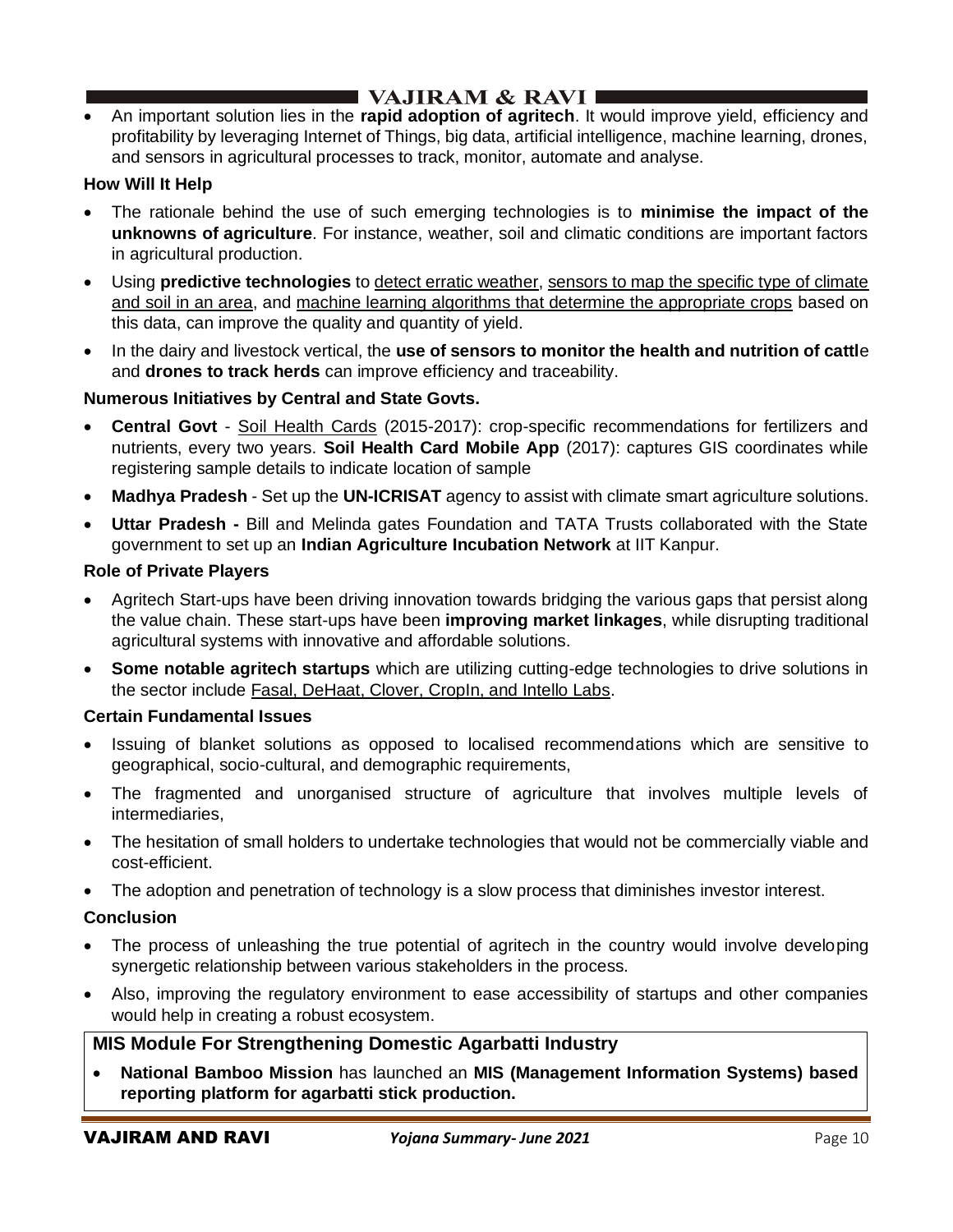# I VAJIRAM & RAVI ∎

- The aim is to collate the locations of stick making units, availability of raw material, functioning of the units, production capacity, marketing, etc.
- With the help of this module, the **linkages with the industry will be synergised** better to enable seamless procurement from production units and information gaps can be plugged.
- The aim is to provide **support for 'Vocal for Local'** and '**Make for the World'** since Indian agarbatti are much sought after in global markets.
- The **restructured National Bamboo Mission (NBM) was launched in 2018-19** for holistic development of the bamboo sector **through a cluster-based approach.**
- The Mission is presently being executed by 21 States, including all the 9 States of NER through the respective State Bamboo Missions.

# **E-WASTE MANAGEMENT**

- Electronic waste (e-waste) i.e., waste arising from end-of-life electronic products, such as computers and mobile phones.
- As per Global E-waste Monitor, 2020, the world dumped a record **53.6 million ton** (Mt) **of e-waste in 2019**, recycling only **17.4% of it**.
- India has an **e-waste management policy in place since 2011**, with its scope expanded in 2016 and 2018. Yet, the pace of its implementation has not been satisfactory. **Less than five percent of the waste** is treated through formal recycling facilities.

### **E-waste Value Chain**

- E-waste value chain involves **four stages** *generation, collection, segregation and treatment/ disposa*l.
- E-waste is generated when the first user of the product concludes on its useful life with **no intention of reuse** and **disposes it off by donating or selling**.
- This e-waste can be managed either formally through collection or disposal in waste bins or informally through developed e-waste management infrastructure or even without it.

# **Different Modes of E-waste Collection**

- **1. Formal Collection**
- e-waste is collected by designated organisations, producers, Government etc. This e-waste is then **taken to a specialised treatment facility**, which **recovers the valuable materials** and **manages the toxic substances** in an environmentally controlled manner. Residuals are incinerated or safely landfilled.
- **2. Waste Bin Collections**
- The disposer resorts to openly dump the product along with other household wastes. The e-waste **ends up being incinerated or landfilled** as other domestic waste.
- As a result, besides **losing the resource value it harms the environment**.
- **3. Informal Collection**
- There are established network of individual waste dealers or companies who collect and trade the ewaste through various channels wherein **possible metal recycling may occur at the destination**.
- In others, the e-waste may be picked door-to-door and sold to an informal dealer who may repair, refurbish, or sell again to a backyard recycler.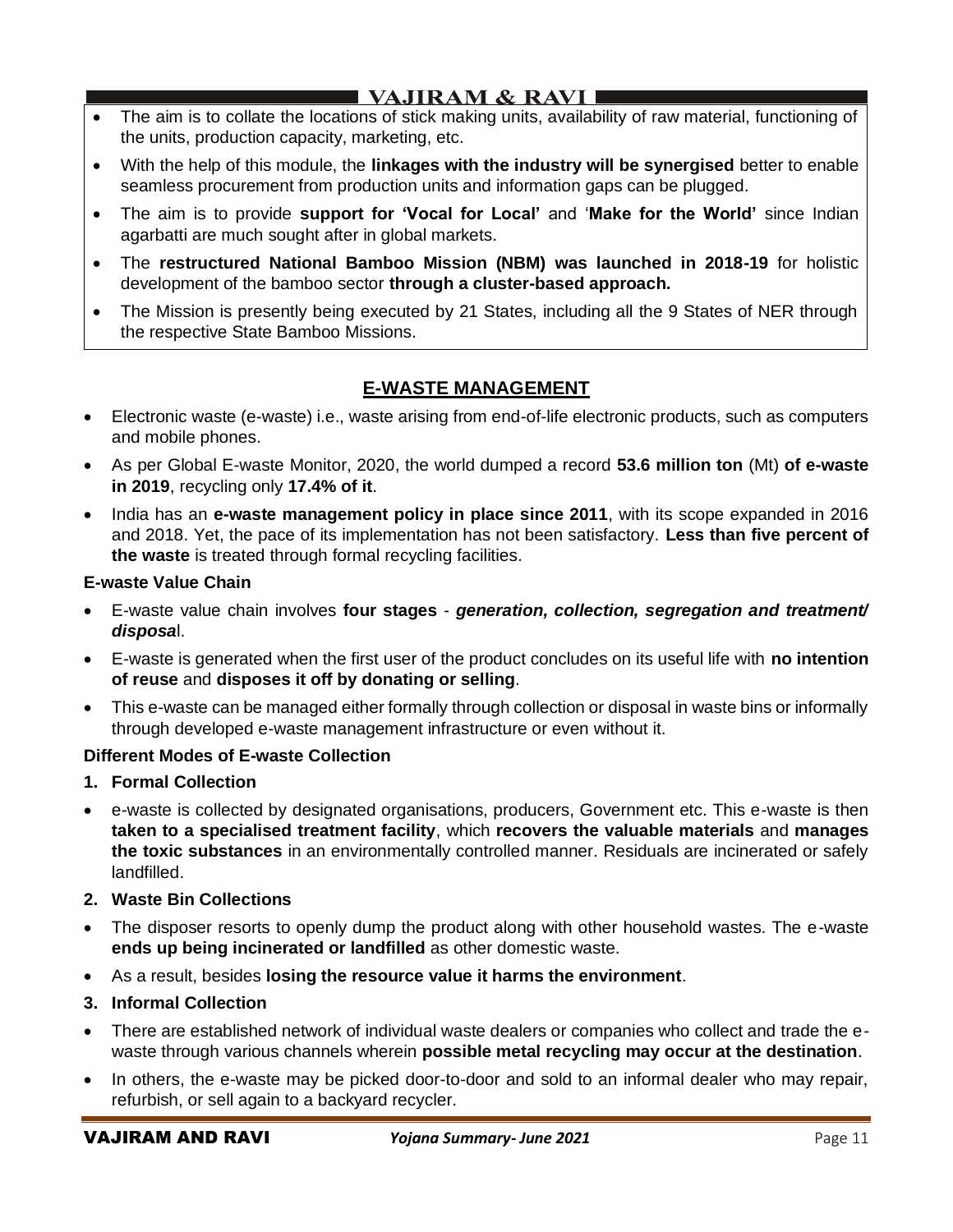### **India's Regulatory Ecosystem**:

- **Increased production and penetration of imported electronics** items led to an accelerated ewaste generation that necessitated regulatory control in India. Because of the high cost of recycling e-waste, many companies in developed nations **ship their e-waste overseas to dump in developing nations**.
- To streamline e-waste management, Government notified **Electronic Waste (Management and Handling) Rules 2011**.
- This rule introduced **Extended Producer Responsibility** (EPR), whereby producers were required to collect and recycle electronic items. **By shifting the burden of waste management** onto manufacturers, the EPR framework **created incentives for more environment-friendly product designs**.

#### **Shortcomings of EPR framework in India**

- **EPR regulations in India were not quantified through collection or recycling targets**.
- In the absence of targets, and in a **relatively lax regulatory environment**, producers had **little incentive to ensure the collection** of their used products. As a result, e-waste generated in India had climbed to 1.9 Mt in 2015.
- Therefore, the **e-waste rules were amended in 2016** to include collection targets and implementing a *Deposit Refund System* (DRS) by the producer.
- In a DRS, an **upfront deposit is charged to the consumer at the time of purchase** of the product, and the **deposit is refunded when the product is safely returned** to the producer.
- The 2018 amendment made provision for the **registration of Producer Responsibility Organizations** (PROs). PROs in India offer comprehensive compliance services, from negotiating the most cost-effective regional collection and recycling contracts with different recyclers to helping producers meet outreach and awareness raising requirements.

### **Current scenario and issues in e-waste recycling**

- As of today, some **95% of e-waste is managed by the informal sector** which operates under inferior working conditions and relies on crude techniques for recycling.
- **Price competencies** is another issue. Unlike formal recyclers, informal recyclers have lesser operating costs, no overheads, or other administrative necessities. They hence can offer better price to the aggregators for material.
- The informal network is **well-established and rests on social capital ties that PROs have yet to establish**.
- Another important issue is the **lack of sufficient metal processing infrastructure**. As a result, **true value of extraction is never realised**. If these materials are domestically isolated, it can lead to greater metals security and resource efficiency in the country.
- On the demand side, the major constraint is the **awareness level of the consumers** both in terms of consumption pattern and disposal pattern. Modern societies have become **resource-intensive in their consumption**. This has upended the demand for electronic items while considerably bringing down the life cycle of electronic products.
- Coupled with planned obsolescence by the producers, **inadequate repair options or awareness about deposit refund policies**, consumers tend to dispose of electronic goods along with other household waste, thus leading to issues of segregation of products entering the informal market.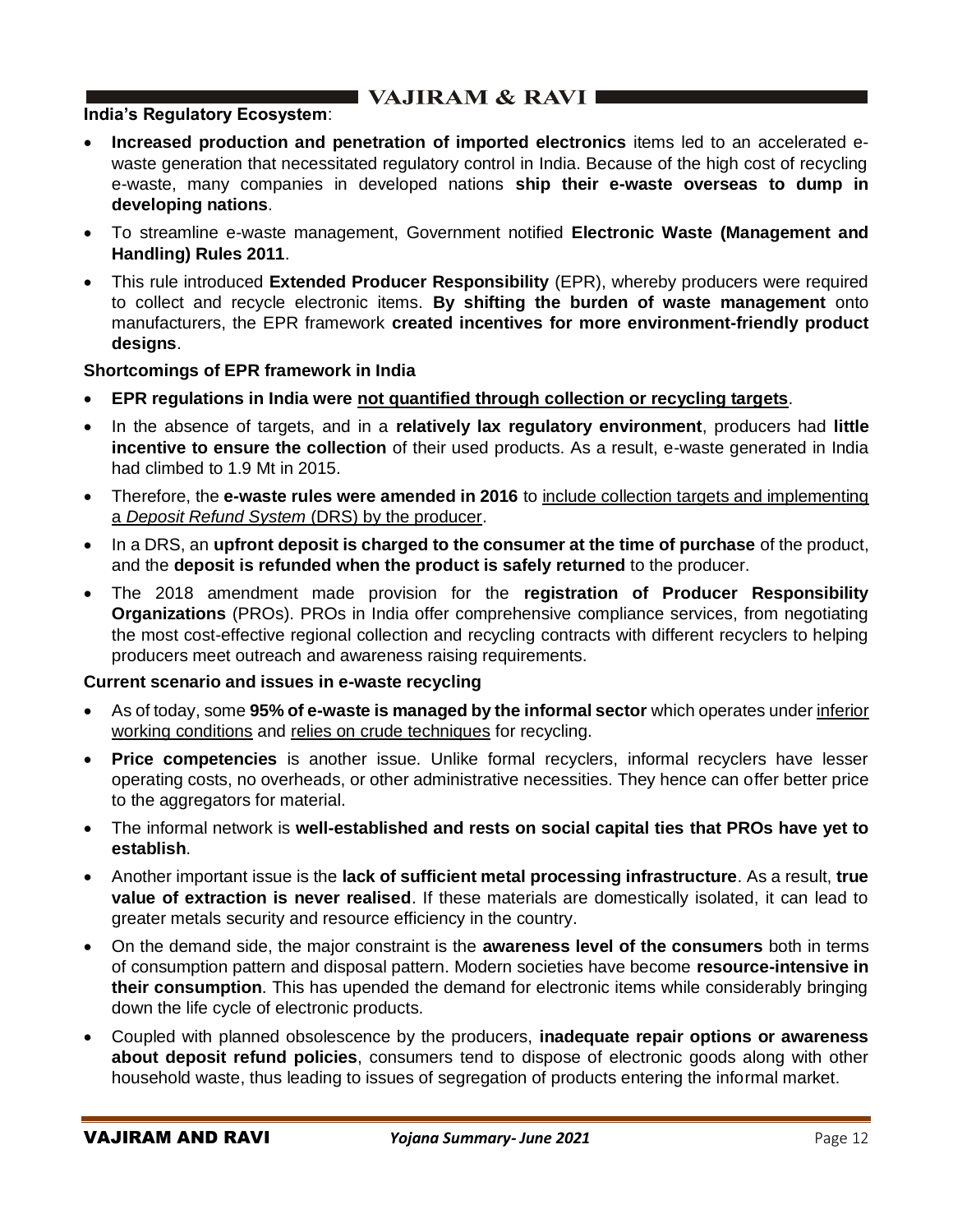# I VAJIRAM & RAVI ∎

- **Increased supply to formal recyclers and closing the infrastructure deficit** to improve dismantling and extraction in the country can go a long way in creating the desired market for e-waste recycling. In this context, the government's role is crucial.
- The life span of devices is getting shorter with the rapid pace of technological advancements, improved specifications and better performance leading to product replacements much before these run out of their usable periods.
- **It is important that consumers responsibly consume** the product for its useful life and then weigh between the chances of repair or disposal with utmost consciousness towards the environment.
- On the supply side, e-waste can be reduced when producers design electronic products that are safer, and more durable, repairable and recyclable. Most importantly, this means **using fewer toxic materials**.
- Manufacturers must **reuse the recyclable materials** and not mine rare elements unnecessarily to meet new production.

### **Recommendations**

- The issue of E-waste brings us to the **crossroads of Malthusian versus Cornucopian views**.
- Cornucopian view holds that the *resources are plenty and the ability to adapt and adopt designs will compensate for any shortage in a particular resource in the future*. The eminent danger that mining of such vast resources of rare, toxic and precious metals pose; and their likely harmful effect on environment and human health puts a big question mark on the efficacies of these industrial practices.
- The Neo-Malthusian school propounds for **sustainable development and encourages recycling**.
- The electronics sector will have to adapt operations to reduce virgin material usage and build technologies around greater extraction and recycling capabilities.
- Process designs should be revolutionized to find alternatives to existing practices.
- It is pertinent to reduce environmental impacts. **Incentivising take-back programs**, introducing **deposit refund systems** and **trading credits or discounts** for the exchange value of products by sector conglomerates will induce a natural ecosystem of waste collection and disposal.
- **Enforcement of EPR targets** and **comprehensive monitoring of formal recycling** flows and processes is a critical first step to avoid leakage of valuable materials to an uncontrolled informal sector.
- All the stakeholders shall be **held accountable for their actions** during the process of collection, dismantling, processing, extraction, and recycling. All the steps involved in the recycling process should be critically benchmarked against international best practices to derive maximum financial, environmental and resource efficiency.
- It is important to build collection capacities in as decentralized a manner as possible.
- Further, people should be made aware of the trade-offs between sustainability and consumerism through both industry campaigns and media networks. This can also be approached through environmental justice analysis. In India, **public awareness of e-waste hazards and recycling is low**.

### **Conclusion**

• Ministry of Electronics and Information Technology, initiated an **e-waste awareness program under Digital India Mission in 2016** to create awareness among the public about the hazards of e-waste